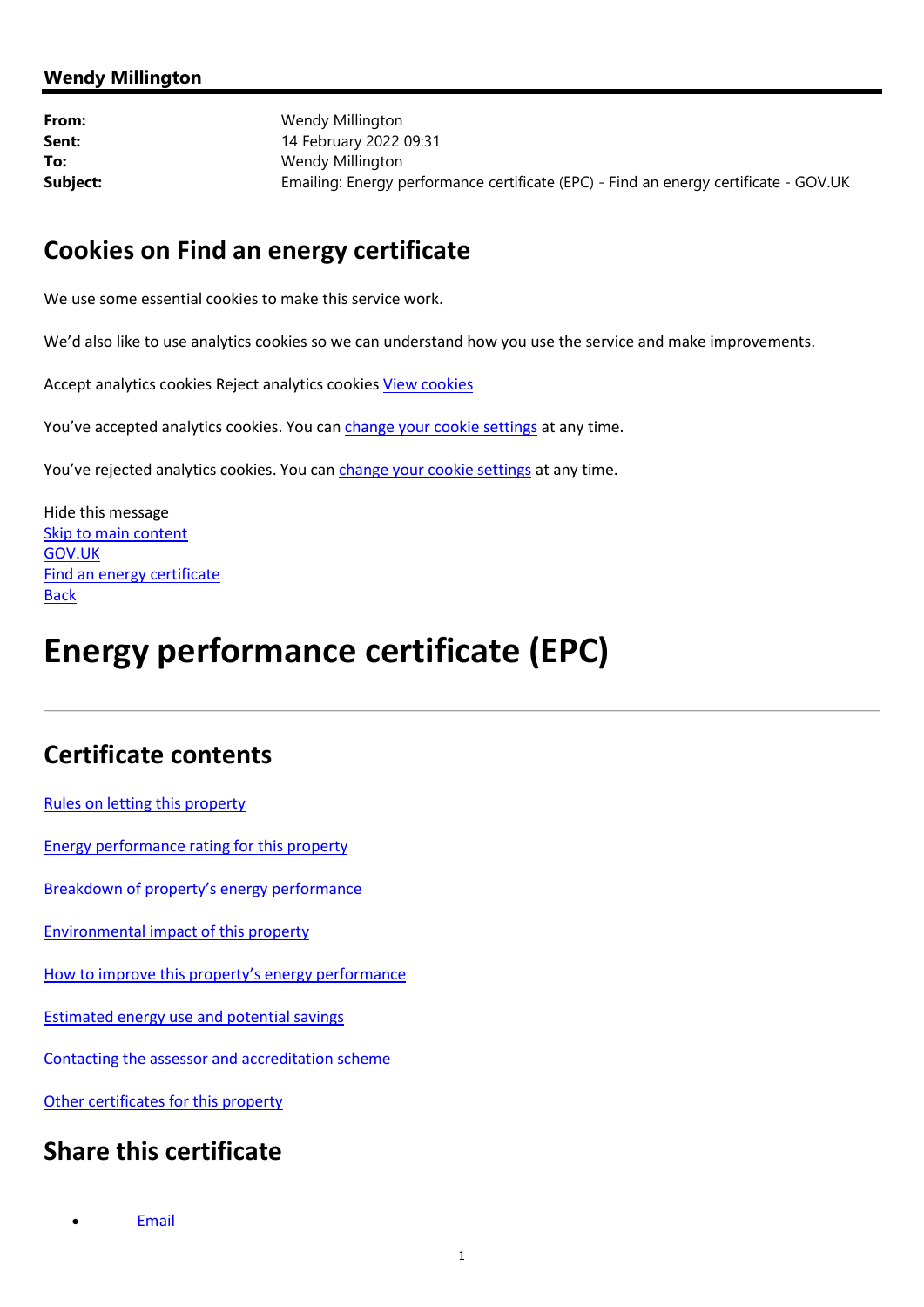- Copy link
- Print

Energy rating

D

326 Holden Road LEIGH WN7 2HG

Valid until 4 January 2032

Certificate number 4332-9329-8100-0635-2206

Property type Semi-detached house Total floor area 99 square metres

# Rules on letting this property

Properties can be rented if they have an energy rating from A to E.

If the property is rated F or G, it cannot be let, unless an exemption has been registered. You can read guidance for landlords on the regulations and exemptions.

# Energy efficiency rating for this property

This property's current energy rating is D. It has the potential to be B.

See how to improve this property's energy performance.

This property's current energy rating is D with a score of 60. It has a potential energy rating of B with a score of 82. A B C D E F G 92+ 81-91 69-80 55-68 39-54 21-38 1-20 Score Energy rating Current Potential 60 | D 82 | B

The graph shows this property's current and potential energy efficiency.

Properties are given a rating from A (most efficient) to G (least efficient).

Properties are also given a score. The higher the number the lower your fuel bills are likely to be.

For properties in England and Wales:

- the average energy rating is D
- the average energy score is 60

# Breakdown of property's energy performance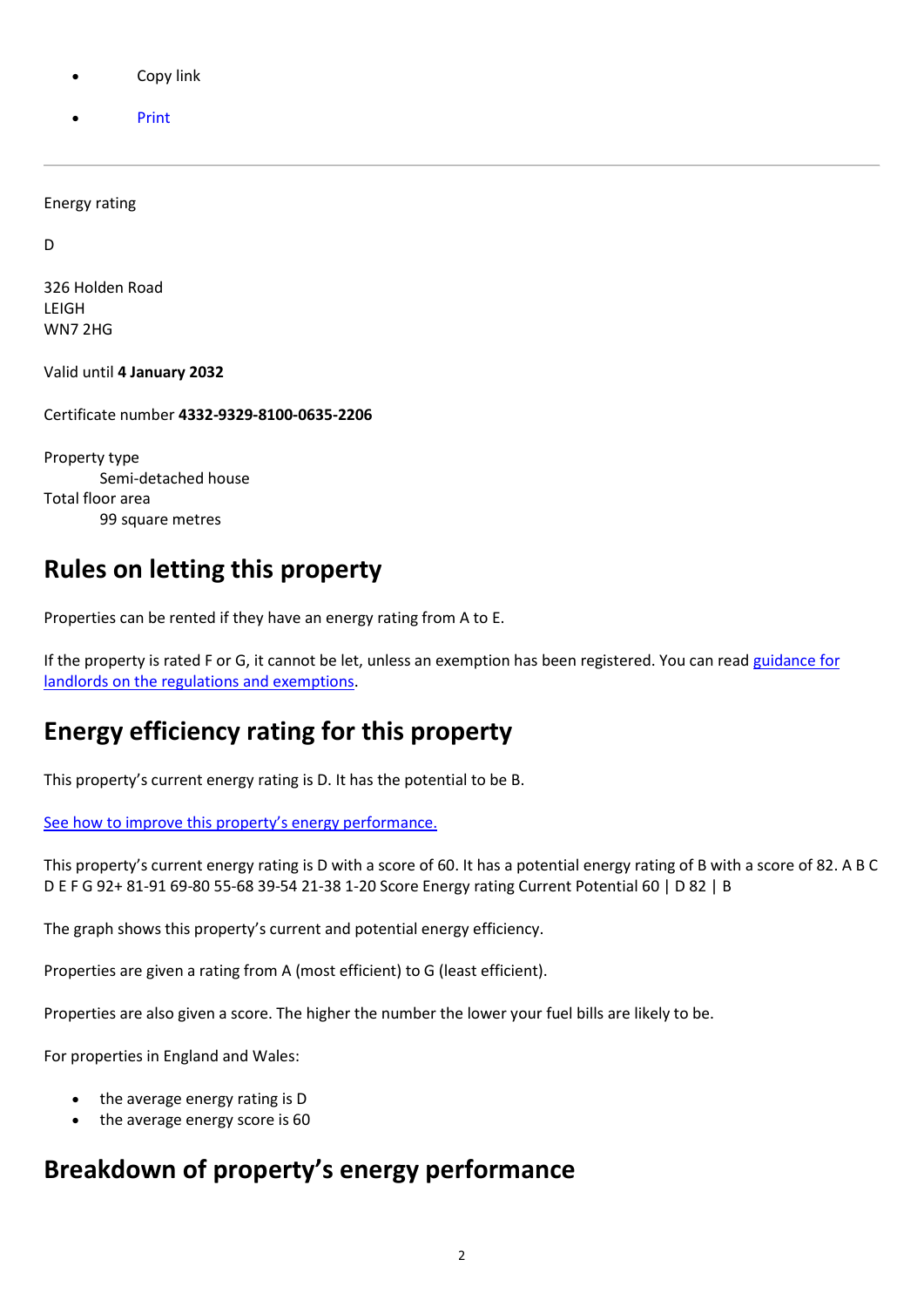This section shows the energy performance for features of this property. The assessment does not consider the condition of a feature and how well it is working.

Each feature is assessed as one of the following:

- very good (most efficient)
- good
- average
- poor
- very poor (least efficient)

When the description says "assumed", it means that the feature could not be inspected and an assumption has been made based on the property's age and type.

| <b>Feature</b>           | <b>Description</b>                                  | Rating    |
|--------------------------|-----------------------------------------------------|-----------|
| Wall                     | Cavity wall, as built, no insulation (assumed) Poor |           |
| Wall                     | Cavity wall, as built, insulated (assumed)          | Good      |
| Roof                     | Pitched, 100 mm loft insulation                     | Average   |
| Roof                     | Pitched, insulated (assumed)                        | Average   |
| Window                   | Fully double glazed                                 | Average   |
| <b>Main heating</b>      | Boiler and radiators, mains gas                     | Good      |
|                          | Main heating control Programmer, TRVs and bypass    | Average   |
| <b>Hot water</b>         | From main system                                    | Good      |
| <b>Lighting</b>          | Low energy lighting in all fixed outlets            | Very good |
| <b>Floor</b>             | Solid, no insulation (assumed)                      | N/A       |
| <b>Secondary heating</b> | Room heaters, electric                              | N/A       |
|                          |                                                     |           |

### Primary energy use

The primary energy use for this property per year is 269 kilowatt hours per square metre (kWh/m2).

What is primary energy use?

Primary energy use is a measure of the energy required for lighting, heating and hot water in a property. The calculation includes:

- the efficiency of the property's heating system
- power station efficiency for electricity
- the energy used to produce the fuel and deliver it to the property

# Additional information

Additional information about this property:

Cavity fill is recommended

# Environmental impact of this property

This property's current environmental impact rating is D. It has the potential to be C.

Properties are rated in a scale from A to G based on how much carbon dioxide (CO2) they produce.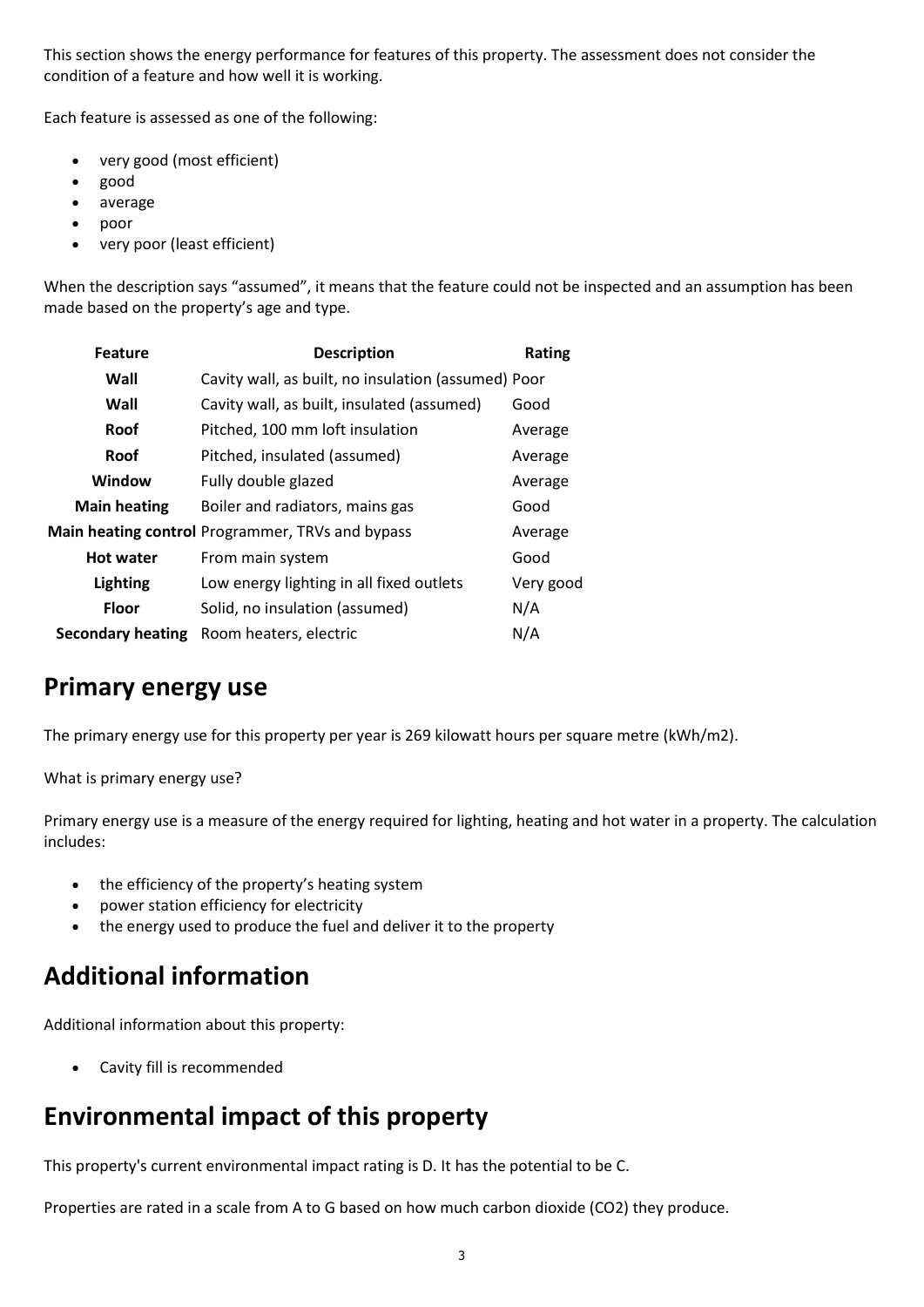Properties with an A rating produce less CO2 than G rated properties.

| An average household produces        |                   |
|--------------------------------------|-------------------|
|                                      | 6 tonnes of CO2   |
| This property produces               | 4.7 tonnes of CO2 |
| This property's potential production |                   |
|                                      | 2.0 tonnes of CO2 |

By making the recommended changes, you could reduce this property's CO2 emissions by 2.7 tonnes per year. This will help to protect the environment.

Environmental impact ratings are based on assumptions about average occupancy and energy use. They may not reflect how energy is consumed by the people living at the property.

# How to improve this property's energy performance

Potential energy rating

B

Making any of the recommended changes will improve this property's energy efficiency.

If you make all of the recommended changes, this will improve the property's energy rating and score from D (60) to B (82).

What is an energy rating? An energy rating shows a property's energy efficiency.

Properties are given a rating from A (most efficient) to G (least efficient).

Properties are also given a score. The higher this number, the lower your CO2 emissions are likely to be.

### Recommendation 1: Increase loft insulation to 270 mm

| Increase loft insulation to 270 mm                          |                 |
|-------------------------------------------------------------|-----------------|
| Typical installation cost                                   | £100 - £350     |
| Typical yearly saving                                       | £29             |
| Potential rating after carrying out recommendation 1        | band-d $61$   D |
| <b>Recommendation 2: Cavity wall insulation</b>             |                 |
| Cavity wall insulation                                      |                 |
| Typical installation cost                                   | £500 - £1,500   |
| Typical yearly saving                                       |                 |
| Potential rating after carrying out recommendations 1 and 2 | £153            |
|                                                             | band-d $66   D$ |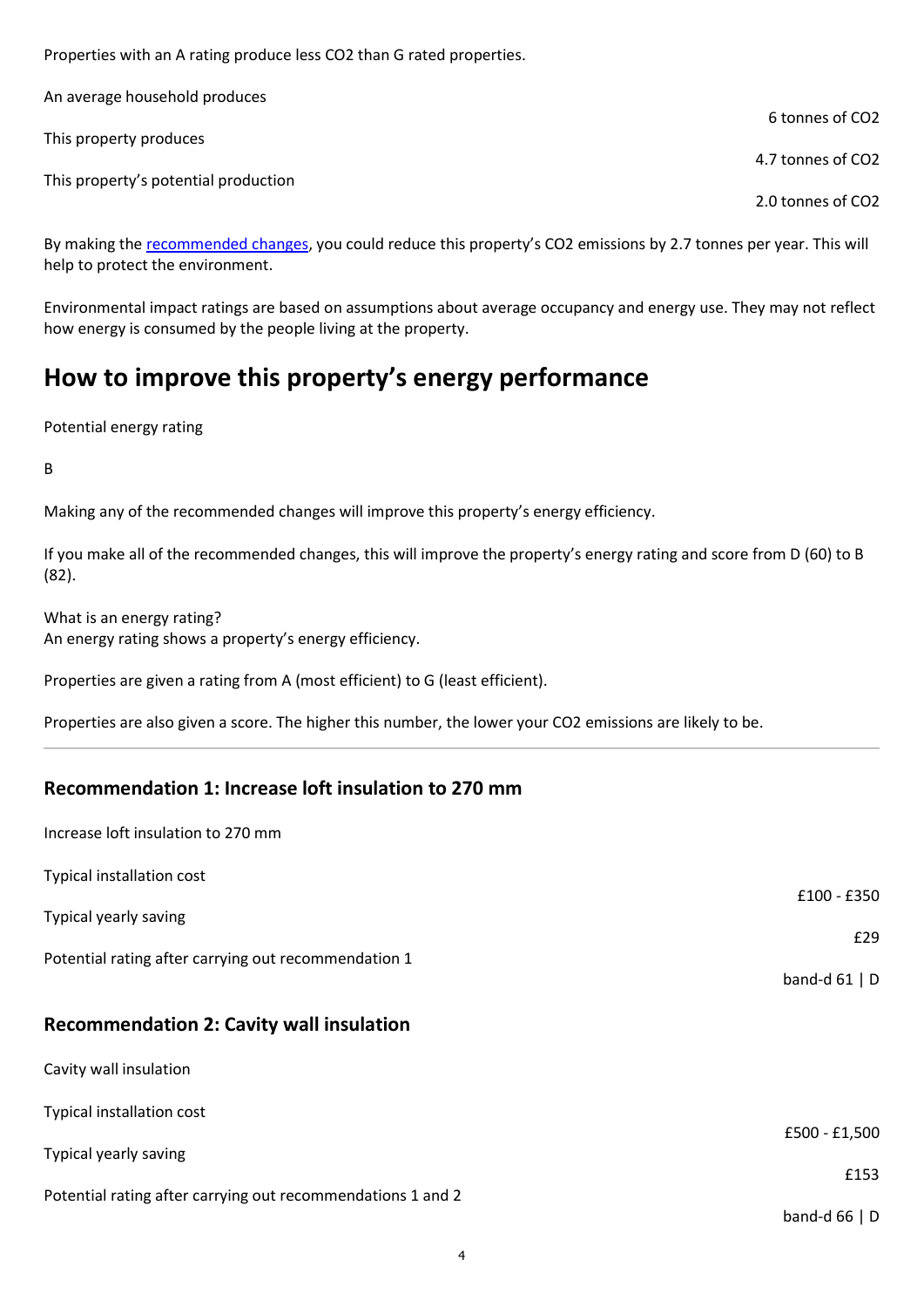### Recommendation 3: Floor insulation (solid floor)

| Floor insulation (solid floor)                              |                    |
|-------------------------------------------------------------|--------------------|
| Typical installation cost                                   | £4,000 - £6,000    |
| Typical yearly saving                                       | £52                |
| Potential rating after carrying out recommendations 1 to 3  |                    |
| Recommendation 4: Heating controls (room thermostat)        | band-d $68$   D    |
|                                                             |                    |
| Heating controls (room thermostat)                          |                    |
| Typical installation cost                                   | £350 - £450        |
| Typical yearly saving                                       | £30                |
| Potential rating after carrying out recommendations 1 to 4  | band-c $69 \mid C$ |
|                                                             |                    |
| Recommendation 5: Replace boiler with new condensing boiler |                    |
| Condensing boiler                                           |                    |
| Typical installation cost                                   | £2,200 - £3,000    |
| Typical yearly saving                                       |                    |
| Potential rating after carrying out recommendations 1 to 5  | £52                |
|                                                             | band-c 71   C      |
| <b>Recommendation 6: Solar water heating</b>                |                    |
| Solar water heating                                         |                    |
| Typical installation cost                                   |                    |
| Typical yearly saving                                       | £4,000 - £6,000    |
| Potential rating after carrying out recommendations 1 to 6  | £28                |
|                                                             | band-c $72 \mid C$ |
| Recommendation 7: Solar photovoltaic panels, 2.5 kWp        |                    |
| Solar photovoltaic panels                                   |                    |
| Typical installation cost                                   |                    |
| Typical yearly saving                                       | £3,500 - £5,500    |
| Potential rating after carrying out recommendations 1 to 7  | £315               |
|                                                             | band-b $82 \mid B$ |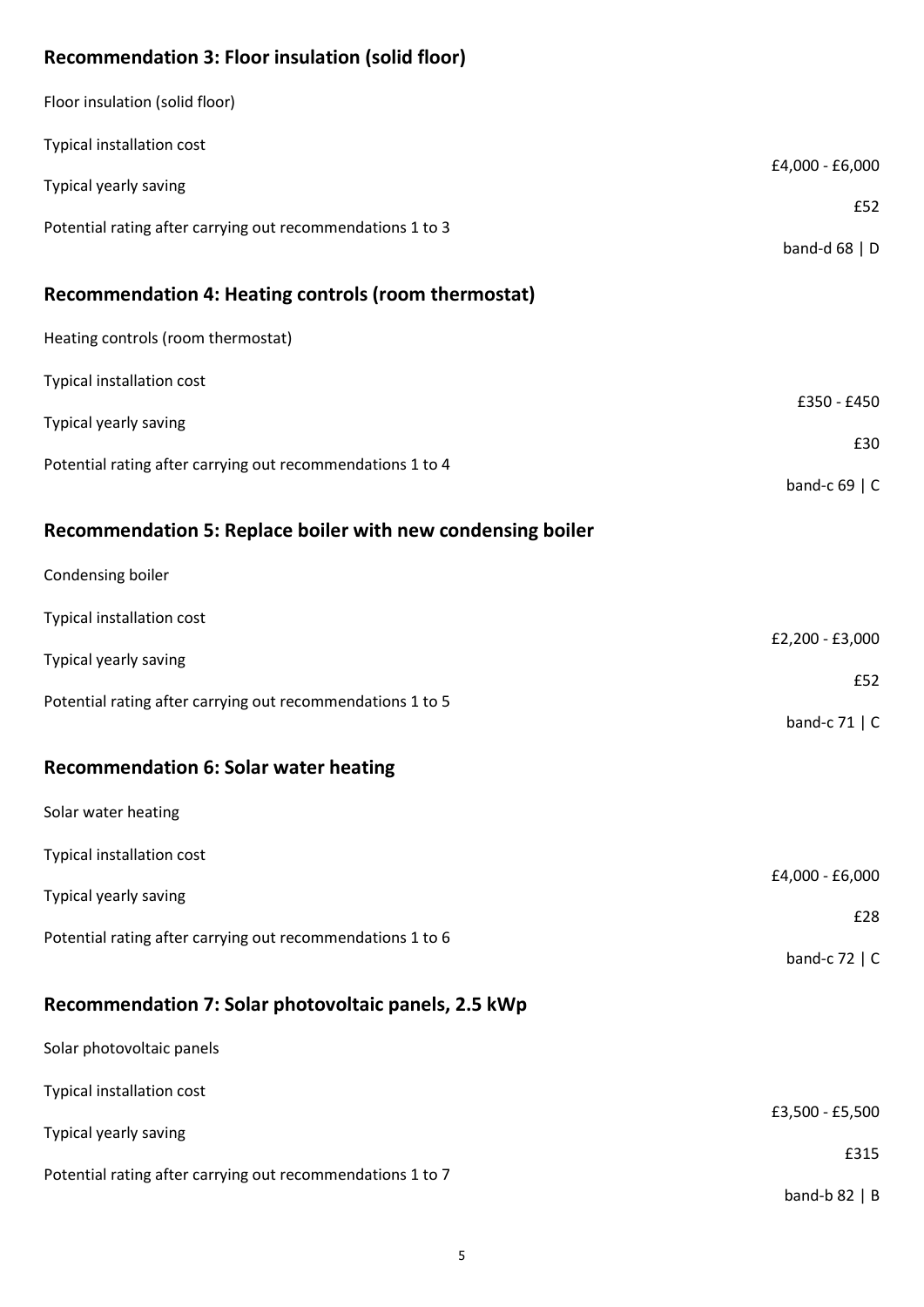### Paying for energy improvements

Find energy grants and ways to save energy in your home.

# Estimated energy use and potential savings

Estimated yearly energy cost for this property £1080 Potential saving £343

The estimated cost shows how much the average household would spend in this property for heating, lighting and hot water. It is not based on how energy is used by the people living at the property.

The estimated saving is based on making all of the recommendations in how to improve this property's energy performance.

For advice on how to reduce your energy bills visit Simple Energy Advice.

#### Heating use in this property

Heating a property usually makes up the majority of energy costs.

#### Estimated energy used to heat this property

Space heating 11863 kWh per year Water heating 2230 kWh per year Potential energy savings by installing insulation Type of insulation Amount of energy saved Loft insulation 568 kWh per year Cavity wall insulation 2399 kWh per year

You might be able to receive Renewable Heat Incentive payments. This will help to reduce carbon emissions by replacing your existing heating system with one that generates renewable heat. The estimated energy required for space and water heating will form the basis of the payments.

### Contacting the assessor and accreditation scheme

This EPC was created by a qualified energy assessor.

If you are unhappy about your property's energy assessment or certificate, you can complain to the assessor directly.

If you are still unhappy after contacting the assessor, you should contact the assessor's accreditation scheme.

Accreditation schemes are appointed by the government to ensure that assessors are qualified to carry out EPC assessments.

#### Assessor contact details

Assessor's name Peter Turbefield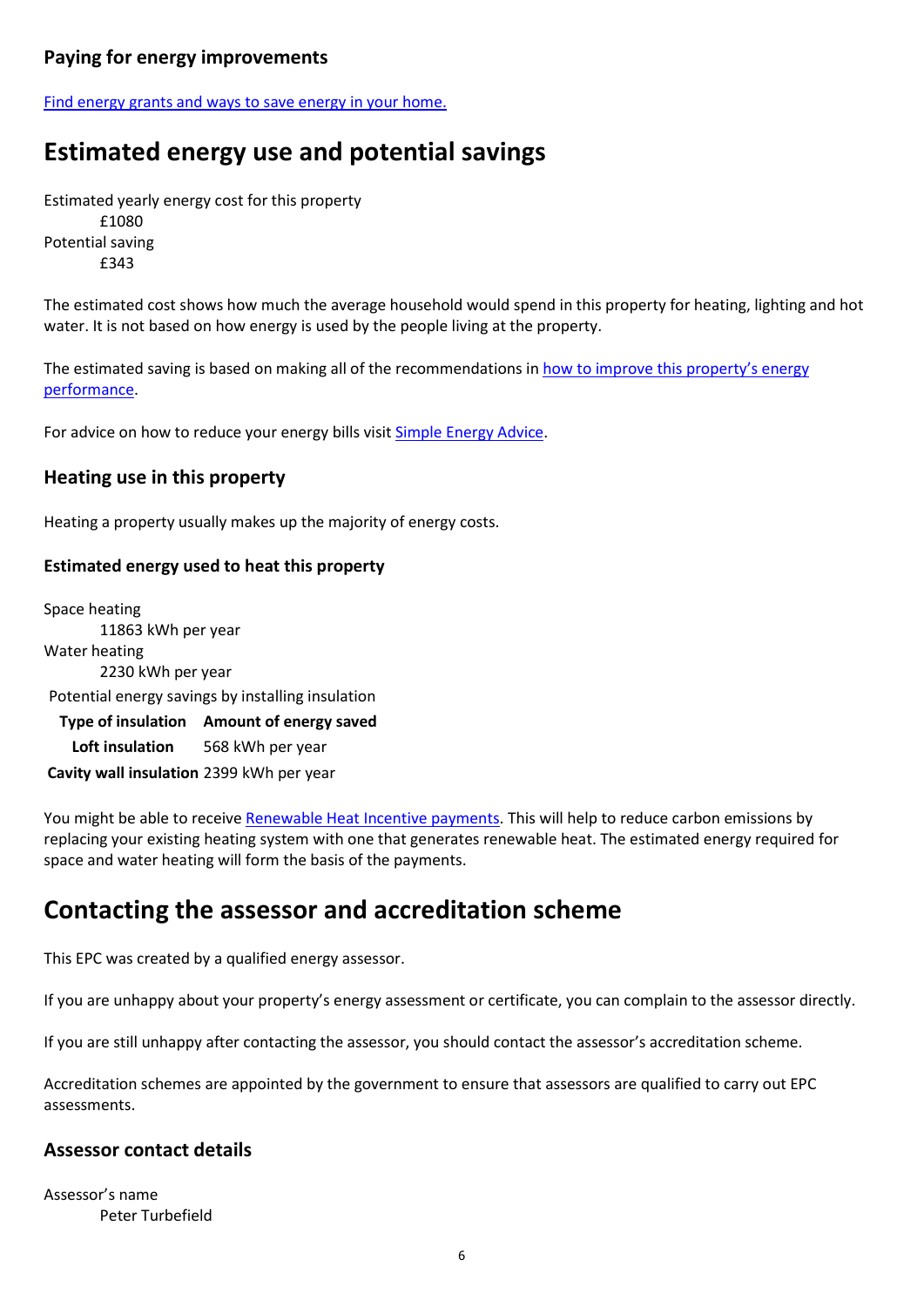Telephone 0203 397 8220 Email support@epconline.co.uk

#### Accreditation scheme contact details

Accreditation scheme Elmhurst Energy Systems Ltd Assessor ID EES/007604 Telephone 01455 883 250 Email enquiries@elmhurstenergy.co.uk

#### Assessment details

Assessor's declaration No related party Date of assessment 5 January 2022 Date of certificate 5 January 2022 Type of assessment RdSAP

RdSAP (Reduced data Standard Assessment Procedure) is a method used to assess and compare the energy and environmental performance of properties in the UK. It uses a site visit and survey of the property to calculate energy performance.

This type of assessment can be carried out on properties built before 1 April 2008 in England and Wales, and 30 September 2008 in Northern Ireland. It can also be used for newer properties, as long as they have a previous SAP assessment, which uses detailed information about the property's construction to calculate energy performance.

## Other certificates for this property

If you are aware of previous certificates for this property and they are not listed here, please contact us at mhclg.digitalservices@communities.gov.uk or call our helpdesk on 020 3829 0748.

There are no related certificates for this property.

# Support links

- Accessibility statement
- Cookies on our service
- Feedback
- Service performance

All content is available under the Open Government Licence v3.0, except where otherwise stated © Crown copyright